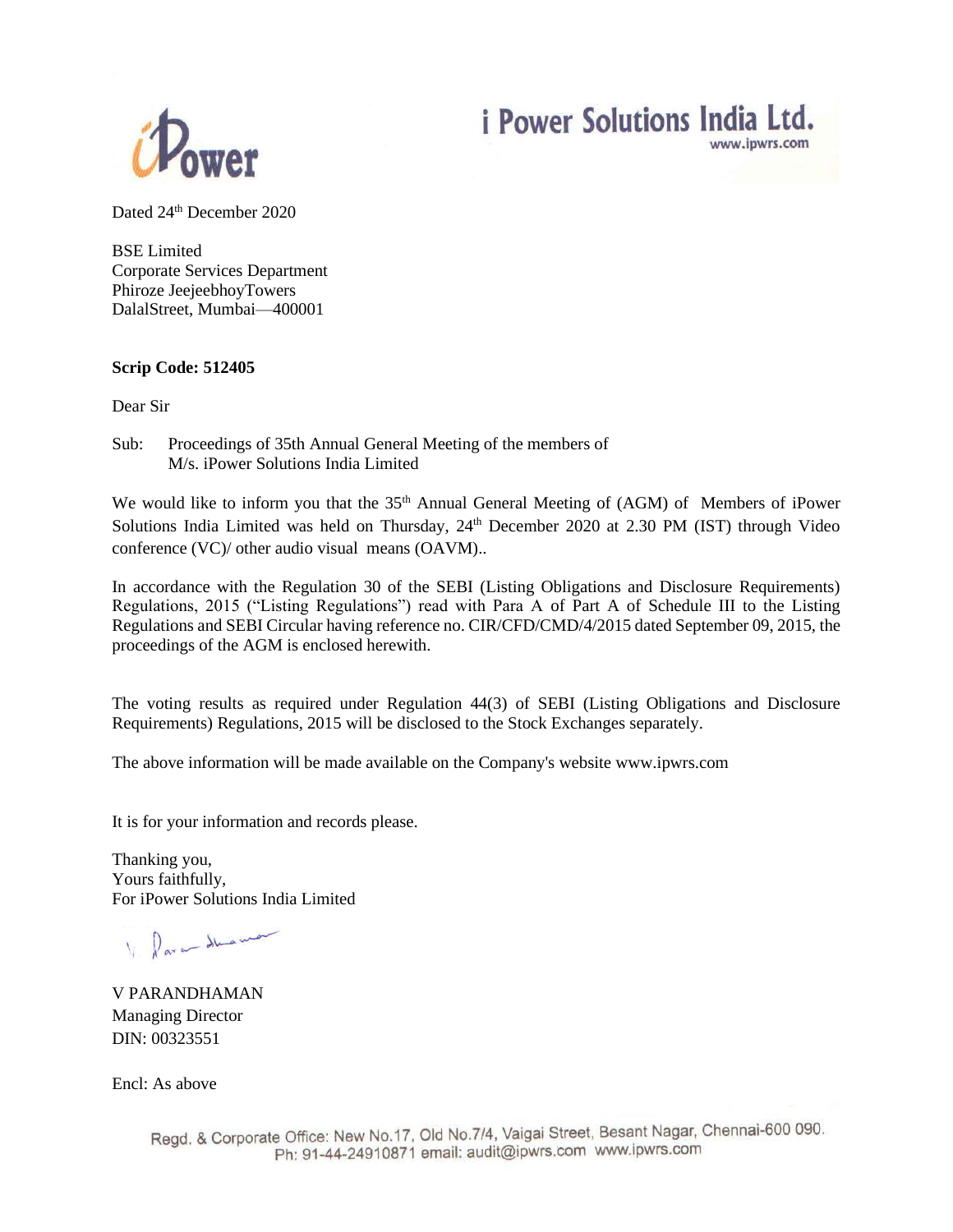

## **PROCEEDINGS OF 35TH ANNUAL GENERAL MEETING OF THE MEMBERS OF M/S. iPOWER SOLUTIONS INDIA LIMITED**

The 35" Annual General Meeting ("AGM") of the Members of the iPower Solutions India Limited ("the Company") was held on Thursday, December 24, 2020 at 2.30 P.M. IST through video conferencing ("VC") / other audio visual means ("OAVM").

Mr V PARANDHAMAN, Chairman and Managing Director of the Company presided over the AGM Following Directors, Officers and Representatives attended the AGM from their respective places:

- 1. Mr. V Parandhaman, Chairman and Managing Director
- 2. Mr. D.Ravichandra Babu, Independent Director
- 3. K.Bhaskaran, Independent Director
- 4. R.Jayaprakash, Independent Director
- 5. Ramasubramaniam Gurusamy, Chief Financial Officer
- 6. CS Saimathy Secretarial Auditor and Scrutinizer
- 7. V.R.Sridharan Internal Auditor

25 Members were present in the AGM through VC / OAVM. Since the quorum was present,

V Parandhaman, the Managing Director and Chairman on behalf of the Company called the AGM to order. The Chairman briefed the members about the business and operations of the Company, its performance during the financial year ended March 31, 2020, and future way forward of the Company.

The following documents were open and accessible electronically for inspection during the AGM:

- 1. Register of Directors and Key Managerial Personnel and their shareholding;
- 2. Register of Contracts or Agreements in which Directors are interested;
- 3. Audited financial statements for the financial year ended March 31, 2020;
- 4. Independent Auditor's Report on the audited financial statements for the financial year ended March 31, 2020;
- 5. Secretarial Audit Report:
- 6. Draft letters of Appointment of Independent Directors;
- 8. Memorandum and Articles of Association of the Company

The compliance with the applicable provisions of the Companies Act, 2013 and rules made thereunder, applicable provisions of the Secretarial Standard on General Meeting (SS-2) issued by the Institute of Company Secretaries of India under Section 118(10) of the Companies Act, 2013, Ministry of Corporate Affairs General Circular No. 20/2020 dated May 05, 2020 read with General Circular No. 14/2020 dated April 08, 2020 and General Circular No. 17/2020 dated April 13, 2020, SEBI (Listing Obligations and Disclosure Requirements) Regulations, 2015 and SEBI Circular dated May 12, 2020, with respect to calling, convening and conducting this AGM was confirmed.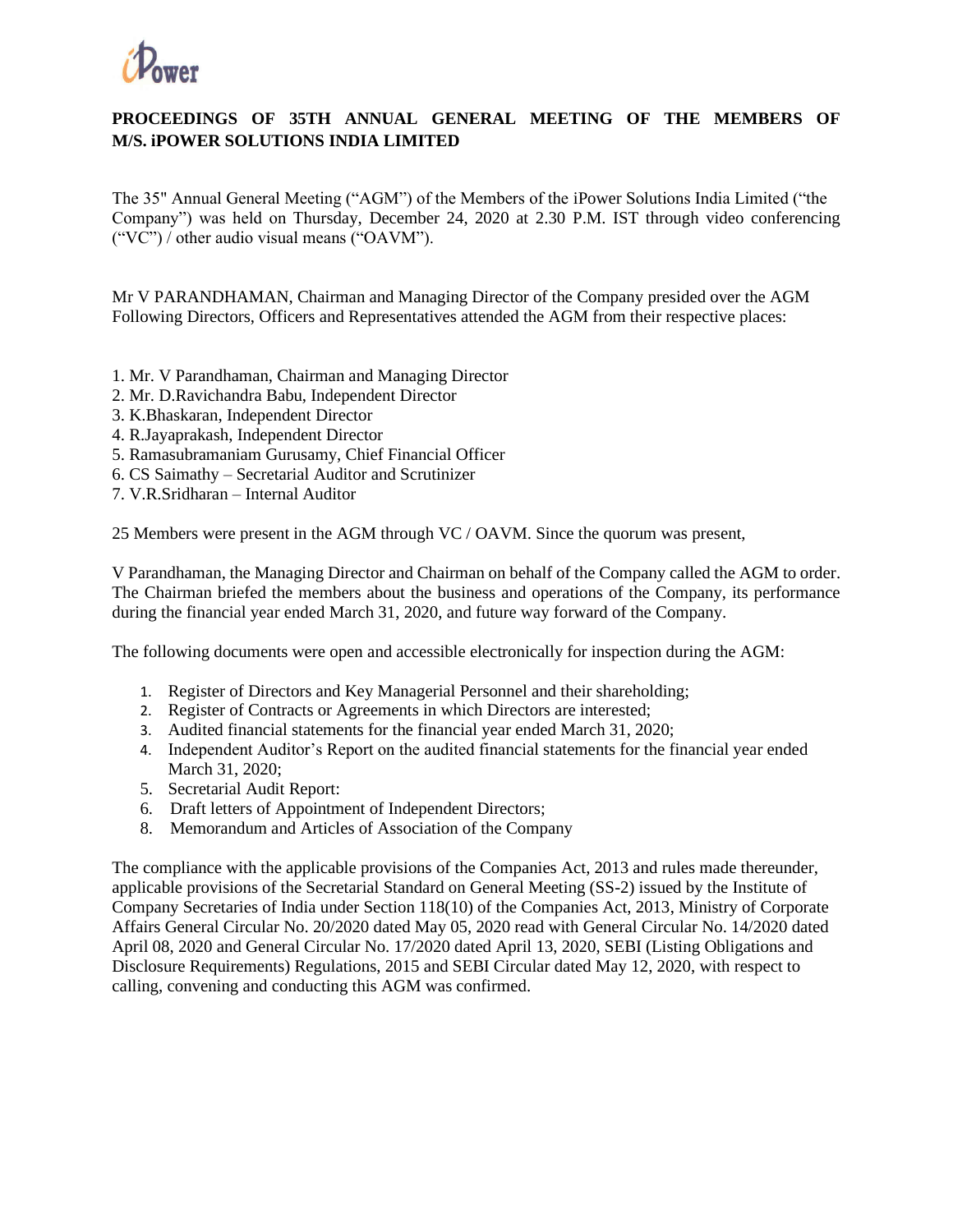

The members were informed that the Company has extended to its members the facility to exercise their right to vote by electronic means through remote e-voting. The remote e-voting period began on Monday, December 21, 2020 at 9.00 a.m. and ended on Wednesday, December 23, 2020 at 5.00 p.m. Further, the facility for voting through e-voting system at AGM, was also available for all those members, who were present in the AGM and did not cast their votes by remote e-voting and otherwise not barred from doing so. Members, who have already cast their votes through remote e-voting were not entitled to vote again and vote, if any, cast at the AGM shall be treated as invalid. CS Saimathy, Practising Company Secretary, has been appointed by the Board of Directors as Scrutinizer to scrutinize the remote e-voting and e-voting at the AGM.

Thereafter, the members were explained in detail the provisions of the applicable law and the underlying resolutions to be moved. The members who have registered themselves as speakers upon having sent their request as such in advance as per the procedure prescribed in the Notice of the AGM were invited to ask questions, seek clarification and/or otherwise offer their view / comments related to any item of business of the AGM..

After that, the business of the AGM as per Notice of the AGM were taken up. All the Three (3) resolutions were moved for consideration and approval of the members. The resolutions, briefly, related to:

Ordinary Business:

Resolution No. 1: Ordinary Resolution

Adoption of the audited Financial Statements of the Company for the financial year ended 31" March, 2020 and the Reports of the Board of Directors and Auditors thereon.

Resolution No. 2: Ordinary Resolution

Appointment of Director in the place of Mr.V Parandhaman (DIN**:** 00323551) who retires by rotation and being eligible offers himself for re-appointment

Special Business:

Resolution No. 3: Special Resolution

Appointment of Mrs. Namagiripettai Ramachandran Alamelu (DIN: 02138648) as an Independent Director of the Company for a second term of five consecutive years, in terms of Section 149 of the Companies Act, 2013

Thereafter, members, who were present in the AGM and did not cast their votes by remote e-voting and otherwise not barred from doing so, were informed to cast their votes through e-voting system. The members were also informed that the voting will be allowed till 15 (fifteen) minutes after the conclusion of the AGM.